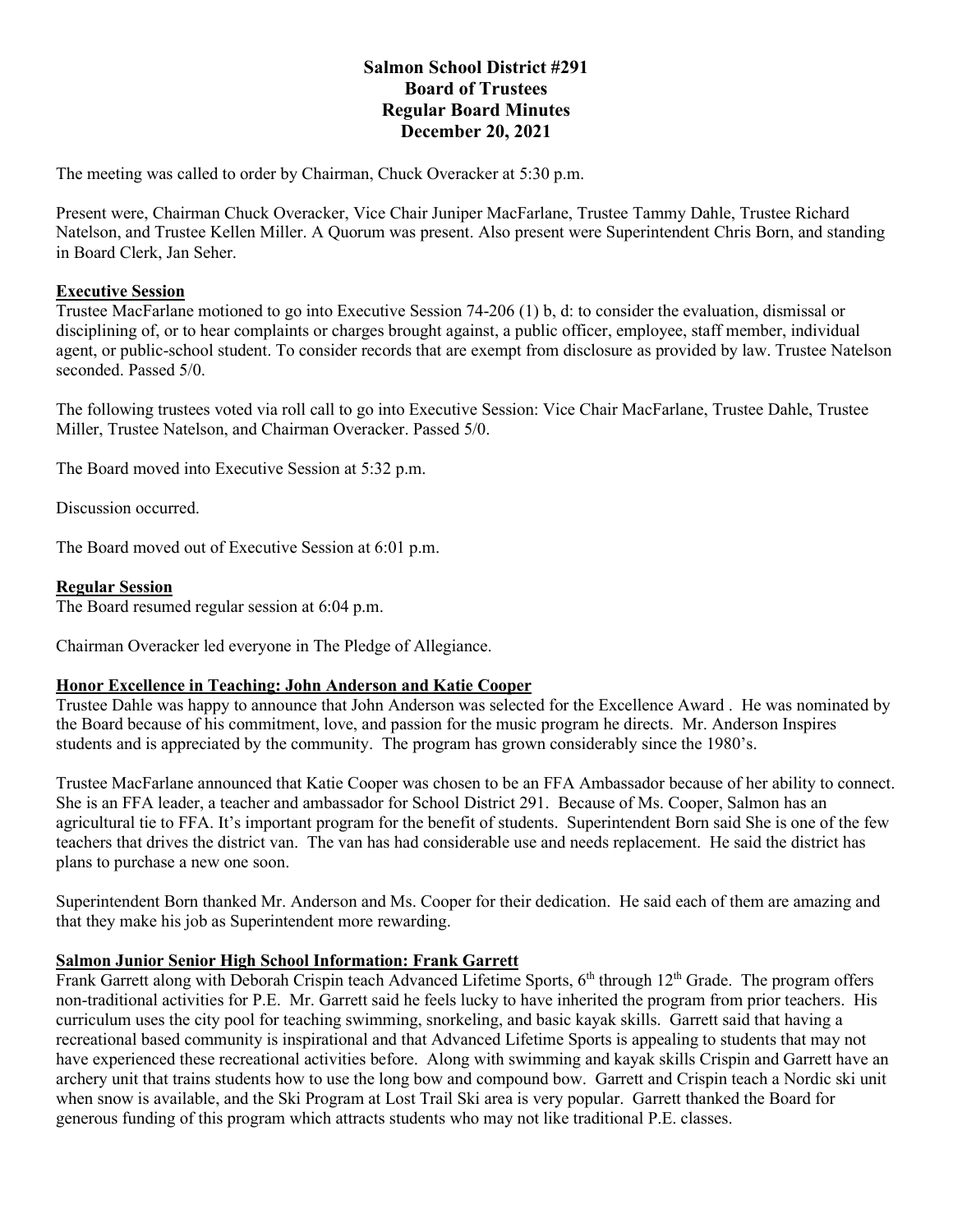Trustee Dahle Commented that her son expressed gratitude for the activities he learned in A.L.S. while in High School and has been able to carry them into his adult life. The trustees thanked Mr. Garrett for offering this program to Junior and Senior High School students.

## **SRO Report: Keeping it Real**

Tyrel Penner explained to the Board that Keeping it Real is a program for Junior High and High School students offered through a grant that Sharon Infanger obtained. He showed the Board a workbook that is handed out to kids. The program teaches students how to make good decisions.

Trustee MacFarlane asked what the biggest challenges are for the SRO and staff. He said cell phone harassment, bullying, behavioral issues are the major challenges. He told the Board that there aren't many drugs related issues at this time. He mostly handles mental health issues, abuse, truancy, and parental issues. Superintendent Born stated that the decision to get rid of lockers has helped a great deal.

Security measures are a constant problem. Sometimes doors don't get locked. Most schools have electronic locks and don't have actual keys anymore. Some teachers use rocks to hold the door open. He said the School was not laid out with security in mind. Chuck Overacker agreed that the District has made security advances such as using cameras etc. but mostly for compliance. He agrees that more must be done and security issues need to be addressed.

### **Information Items**

#### **Pioneer Elementary Administrators Report**

Principal Jill Patton reported on the security Camera system at the Elementary School. They have 5 cameras working and reconfigured so she can access them quickly. Todd Nelson has been working on that diligently.

Patton told the trustees that the Legislature implemented literacy mandates. Any student who is not at grade level reading must have a reading plan to bring them up to grade level. At this point approximately half of the students on a reading plan have exited off their plan and are up to grade level. Patton stated that Elementary students are tested 3 times a year. The IRI testing will be done in January 2022. Patton stated one to three kids at the number 3 level moved up to level 2. She did not have actual numbers of students on a reading plan.

Patton said the Holiday season should be a happy time of year for kids, however not all kids are happy. She is dealing with behavior issues, stemming from trauma. Trustee Dahle agreed that school breaks are not always happy times for kids who need food, etc. Patton said the Pioneer staff is phenomenal at understanding when she wants to take a different approach to a child with excessive behavior. She said sometimes you must take a new approach to reach a child and her staff gets that.

### **Salmon Junior Senior High School Administrators Report**

Principal Russ Bradshaw was not present.

## **Director of Finance, Planning, and Program Evaluation Report**

Eileen Holden, Director of Finance, Planning, and Program Evaluation was not present.

#### **Superintendent's Report**

Superintendent Chris Born began with reminding the Board that Superintendent evaluations are coming up. The January  $11<sup>th</sup>$  and  $17<sup>th</sup>$  Board meetings will mostly be in executive session. Also, the January survey is coming up. He will discuss it on the radio.

Born advised the Board that the Lynch Center is mostly completed. There is a list of final things to complete but it will be ready to hand over to District 291 soon. He contacted the attorney to get the paperwork for the transition. It's a 36,000 square foot, 5.5-million-dollar building. "It's quite a building", Born said. He advised the trustees to take a tour if they have not already done so. Mr. Garrett's weightlifting class is already using the facility. Wrestling had their first practice in it this week and outside groups are scheduling use. There will be a Ceremony and Mr. Nep Lynch will determine the date. Born said a section of the floor in the auxiliary gym has some "waves" in it and needs to be replaced. The floor was made in Italy and can't be replaced until sometime this summer.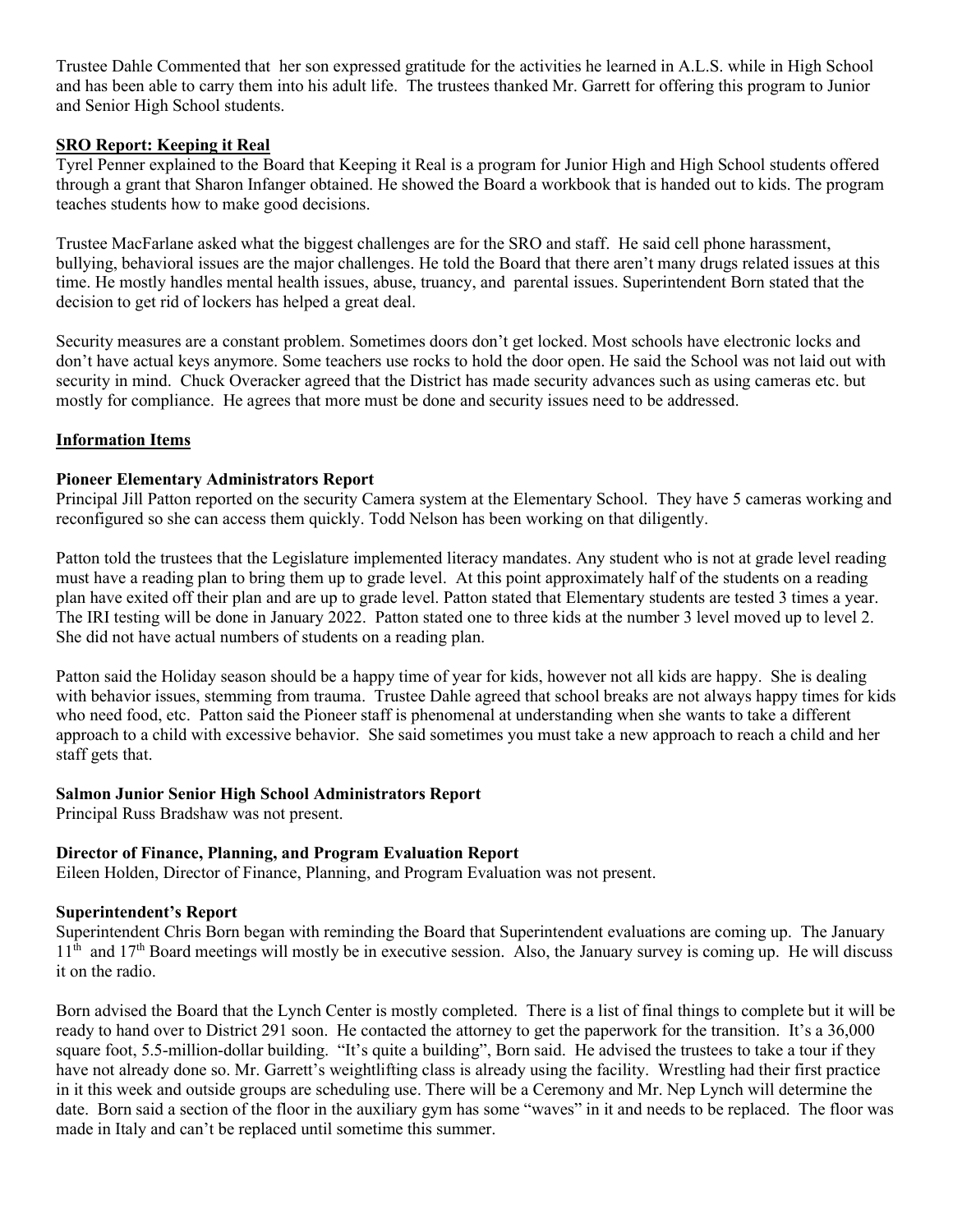Superintendent Born finished with inviting the trustees to the annual pancake breakfast,  $7:15$  a.m. on December  $21<sup>st</sup>$  at the Junior Senior High School. The school staff has a yearly tradition of cooking pancakes for students before school begins. They can have as many pancakes as they can eat. It's allot of fun for the students and the staff.

## **ISBA Report**

Trustee Dahle reported on the ISBA Annual Convention that the trustees attended. She attended Amy white's Legal Hot Topics presentation. Dahle stated that class was about all the latest legal issues school boards in Idaho are facing. She also attended The Important Process of Hiring a New Superintendent and Tips for Trustees When The Whole World Is Watching. They learned tools to help School Boards to successfully deal with issues that schools are currently facing.

Trustees agreed the convention was well worth their time. Chairman Overacker said it was one of the best he had gone to, they were able to take away great ideas, promoting public schools, funding schools, supplemental levies and more such as policies and procedures and curriculum adoption process.

Superintendent Born thanked the Board for how they are able to work rationally and calmly through difficult times and issues.

### **Public Input**

None

## **Action Items**

#### **Agenda**

Trustee Natelson motioned to approve the agenda for the November 15, 2021, Board Meeting. Trustee Miller seconded. Passed 5/0.

#### **Consent Agenda**

- 1. Meeting minutes of November 15, 2021
- 2. Treasurer's Report
- 3. Accounts Payable November 2021
- 4. Personnel Recommendations

Trustee MacFarlane motioned to approve the consent agenda. Trustee Natelson seconded. Passed 5/0.

#### **New Business**

## **Time Off Request: (Teacher A)**

Trustee Miller motioned to approve the time off request from teacher A. Trustee Natelson seconded. Passed 5/0.

## **Request Approval of Alternative Authorization (Teacher D)**

Trustee Miller motioned that an emergency condition exists in filling the position of Special Education Teacher. The district received no fully endorsed applicants that were acceptable for Salmon School District #291. The Board therefore approved the Alternative Authorization for Stephanie Taylor for that position and the district applies for and alternate route, teacher to new endorsement, on her behalf. Trustee Natelson seconded. Passed 5/0.

## **Request to Re-evaluate Expulsion: (Student A)**

Trustee Natelson motioned to not re-evaluate the Expulsion of Student A. Trustee Miller seconded the motion. Motion carried 5/0.

## **Request to Approve Final Resolution of the Supplemental Levy**

Trustee Dahle moved whereas, in accordance with Section 33-802(3) Idaho Code, as amended, the Board of Trustees of School District No. 291, Lemhi County, State of Idaho (the "District") has determined there is a need for a supplemental levy in the amount of \$500,000 per year for two (2) years, for the purpose of paying all lawful expenses of maintaining and operating the District for the fiscal years beginning July1, 2022, and ending June 30, 2024. Trustee Natelson seconded. Passed 5/0.

## **Request for Days from the Sick Leave Bank: (Teacher B)**